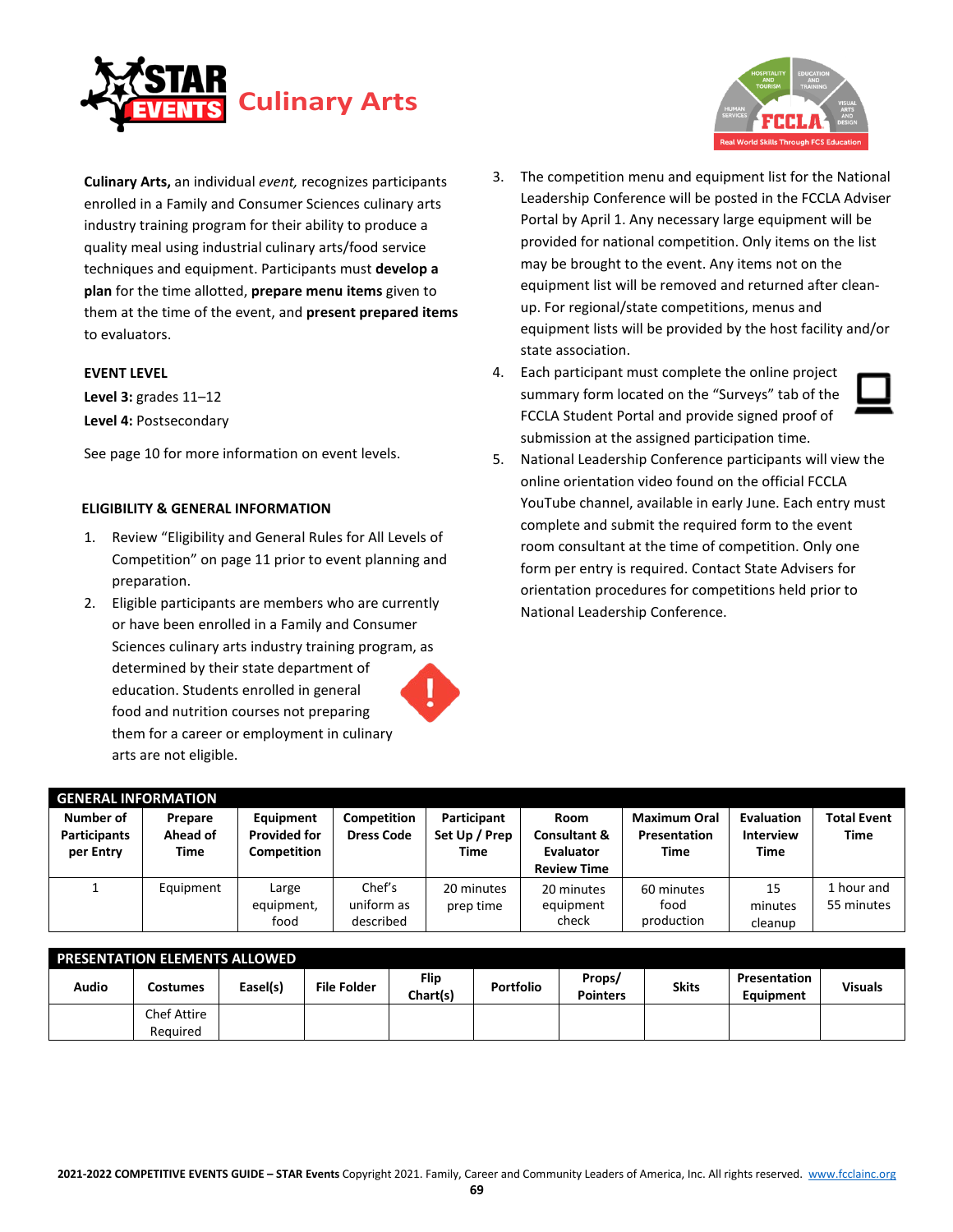# **CULINARY ARTS**

# **Procedures and Time Requirements for National Competition**

PRELIMINARY COMPETITION (IF REQUIRED): Should the national competition facility limit the number of possible participants possible to compete during the set time, a preliminary competition will take place. This preliminary competition will consist of a written test taken by all national participants onsite at the National Leadership Conference. The number of finalists to proceed with competition (food production) will be determined by facility and time limitations. The written test will be the American Culinary Federation's Certified Fundamentals Cook written exam, unless otherwise indicated by the national association prior to the competition.

FINALISTS COMPETITION: Participant will report to the designated room at the specified time with all required equipment, and wearing appropriate, clean attire. Participant will turn in a prepared time management plan prepared on the published recipes, and will be given a menu and all required recipes and ingredients.

| 20 minutes | Uniform and equipment inventory check. Time management plan returned at the end of equipment check.                 |
|------------|---------------------------------------------------------------------------------------------------------------------|
|            | Identical food items will be available to each participant. No other food products, garnishes, or condiments may be |
| 20 minutes | brought to the event. Participants will have 20 minutes to organize work area, obtain supplies, and adapt the time  |
|            | management plan, if required. Examples of allowable activities include placing equipment, verifying oven            |
|            | temperatures, measuring products, and clean/wash products. No products may be cut, peeled, sliced, etc.             |
| 60 minutes | Participants will have 60 minutes to prepare required food products according to recipe specifications.             |
| 10 minutes | After 60 minutes, participants will present two plates for evaluation of appearance, taste, and temperature.        |
| 15 minutes | Participants will have 15 minutes to clean up their workstations and return unused food to the central station.     |
|            | Evaluators will use the rubric to score and write comments for each participant throughout the session by observing |
| 5 minutes  | their work habits, techniques, development and use of planning sheet, product presentation, appearance, taste,      |
|            | and creativity. Then, evaluators will meet with each other to discuss participants' strengths and suggestions for   |
|            | improvement.                                                                                                        |

# **Specifications**

### **Testing**

States may administer a general culinary knowledge test at regional/district and state competitions if required to determine finalists. A test is not required if it is not needed.

### **Uniform and Appearance**

Participants will be well groomed and wear appropriate, clean attire meeting the following standards:

| Uniform, Jewelry and<br>Personal Hygiene | Clean and appropriate <i>uniform</i> including <i>professional</i> chef attire (chef coat/jacket; industry pants or<br>commercial uniform pants; apron; hair covering or chef hat; closed-toe, low heel, kitchen shoes<br>made with non-slip soles and sealed non-melting uppers (canvas shoes are not appropriate). No<br>additional jewelry, with the exception of a watch, is allowed. Facial hair is permitted if appropriate<br>covering is used. Hair is properly restrained with hairnet if hair extends past the neck line. Minimal<br>makeup, no cologne or nail polish. Acceptable graphics on the Culinary Arts uniform include the<br>FCCLA logo, school, chapter, or state name or logo, and individual name. No additional logos are<br>permitted. If required, additional logos may be covered with white cloth tape. |
|------------------------------------------|--------------------------------------------------------------------------------------------------------------------------------------------------------------------------------------------------------------------------------------------------------------------------------------------------------------------------------------------------------------------------------------------------------------------------------------------------------------------------------------------------------------------------------------------------------------------------------------------------------------------------------------------------------------------------------------------------------------------------------------------------------------------------------------------------------------------------------------|
|                                          |                                                                                                                                                                                                                                                                                                                                                                                                                                                                                                                                                                                                                                                                                                                                                                                                                                      |

### **Safety and Sanitation**

Participants, and their work areas, are kept sanitary and organized, meeting the following standards:

| Safety and Sanitation | Workstation is kept neat, clean and organized in a safe and sanitary manner. Hand washing is done<br>frequently. Food contact surfaces are cleaned and sanitized frequently. Proper knife safety is |
|-----------------------|-----------------------------------------------------------------------------------------------------------------------------------------------------------------------------------------------------|
|                       | demonstrated and small equipment is handled properly, according to industry standards.<br>Complete final cleanup, and return supplies after event within designated time period.                    |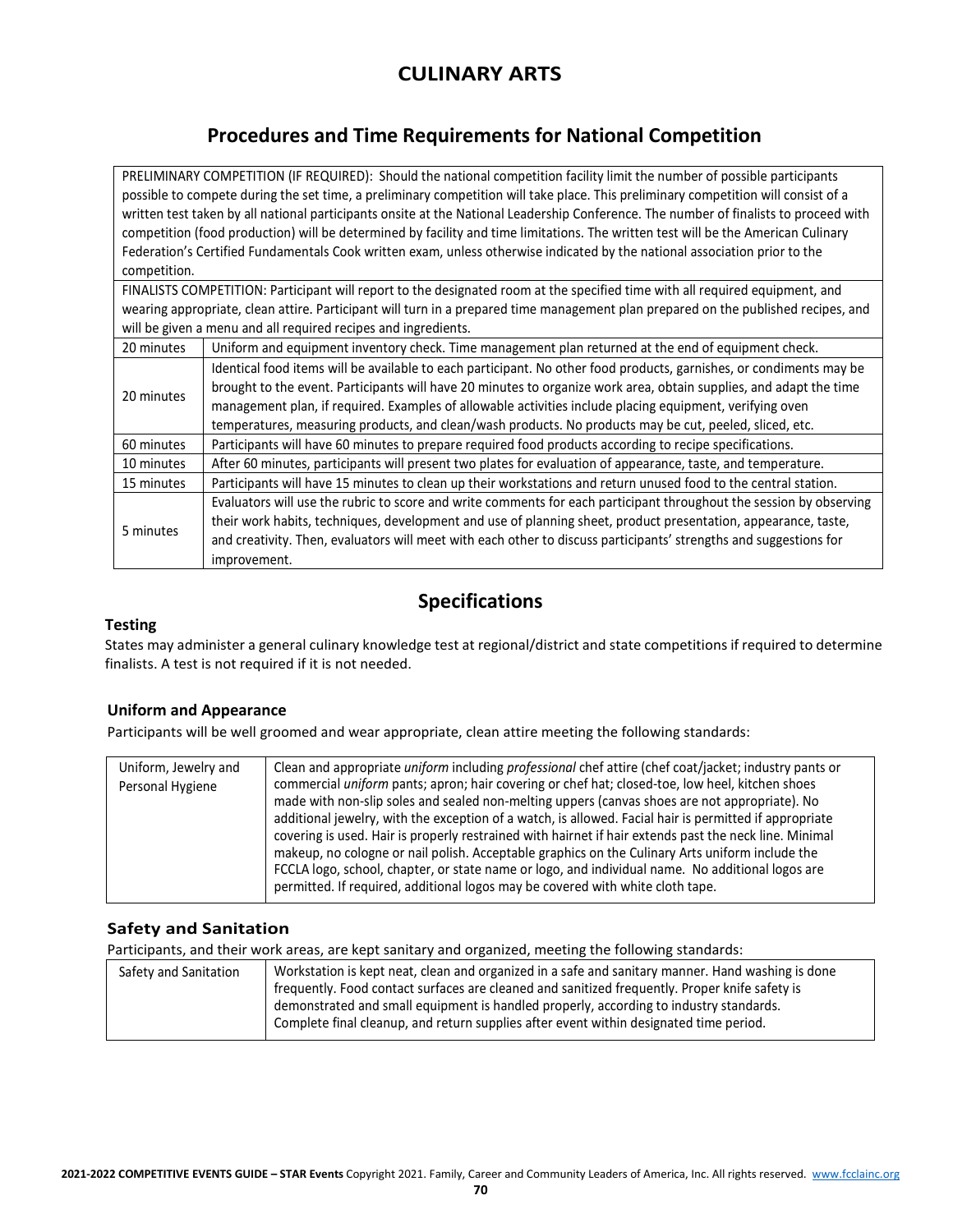# Culinary Arts Specifications (continued)

### **Food Production**

Participants will have 60 minutes to prepare food products and garnish. Participants should be proficient in the preparation of a minimum of three food products. Participants will demonstrate industry standards in the use of equipment, tools, and techniques. Participants will follow directions and recipes to prepare food products that meet industry standards for appearance and taste.

| Equipment, Tools, and<br><b>Techniques</b> | Use proper equipment, tools, products, vocabulary, and techniques in the preparation of food<br>products and garnishes. Use proper amount of product in food production and incorporate usable<br>by-products or return to safe storage. |
|--------------------------------------------|------------------------------------------------------------------------------------------------------------------------------------------------------------------------------------------------------------------------------------------|
| Timeline                                   | Timeline is used and is accurate.                                                                                                                                                                                                        |
| Use of Products                            | Follow directions of recipes in proper sequence, amounts, and preparation. Incorporate usable by-<br>products into recipes, if appropriate.                                                                                              |
| Mise en Place                              | Work effectively and display organizational skills. Mise en place is well executed.                                                                                                                                                      |

### **Food Taste and Presentation**

Each participant will prepare two identical plates that have been attractively garnished. The participant will present all plates for evaluation of appearance, taste, and temperature at the end of the 60-minute period. There will be no extra time allowed to complete preparation or presentation. All work must stop at the 60-minute time limit.

| Plating and Presentation         | Prepare two plates consistently, with appropriate portion size, functional garnish, and visual appeal.                                                                                                                            |
|----------------------------------|-----------------------------------------------------------------------------------------------------------------------------------------------------------------------------------------------------------------------------------|
| Taste, Texture and<br>Seasoning  | Food items are prepared with appropriate color, texture, flavor, mouth feel, and appropriate seasoning<br>and balance.                                                                                                            |
| Cooking Methods and<br>Technique | Preparation of product utilizing proper cooking methods and techniques. All food is served at safe and<br>proper temperatures and with appropriate consistency. Maillard reaction is properly executed, as<br>required by recipe. |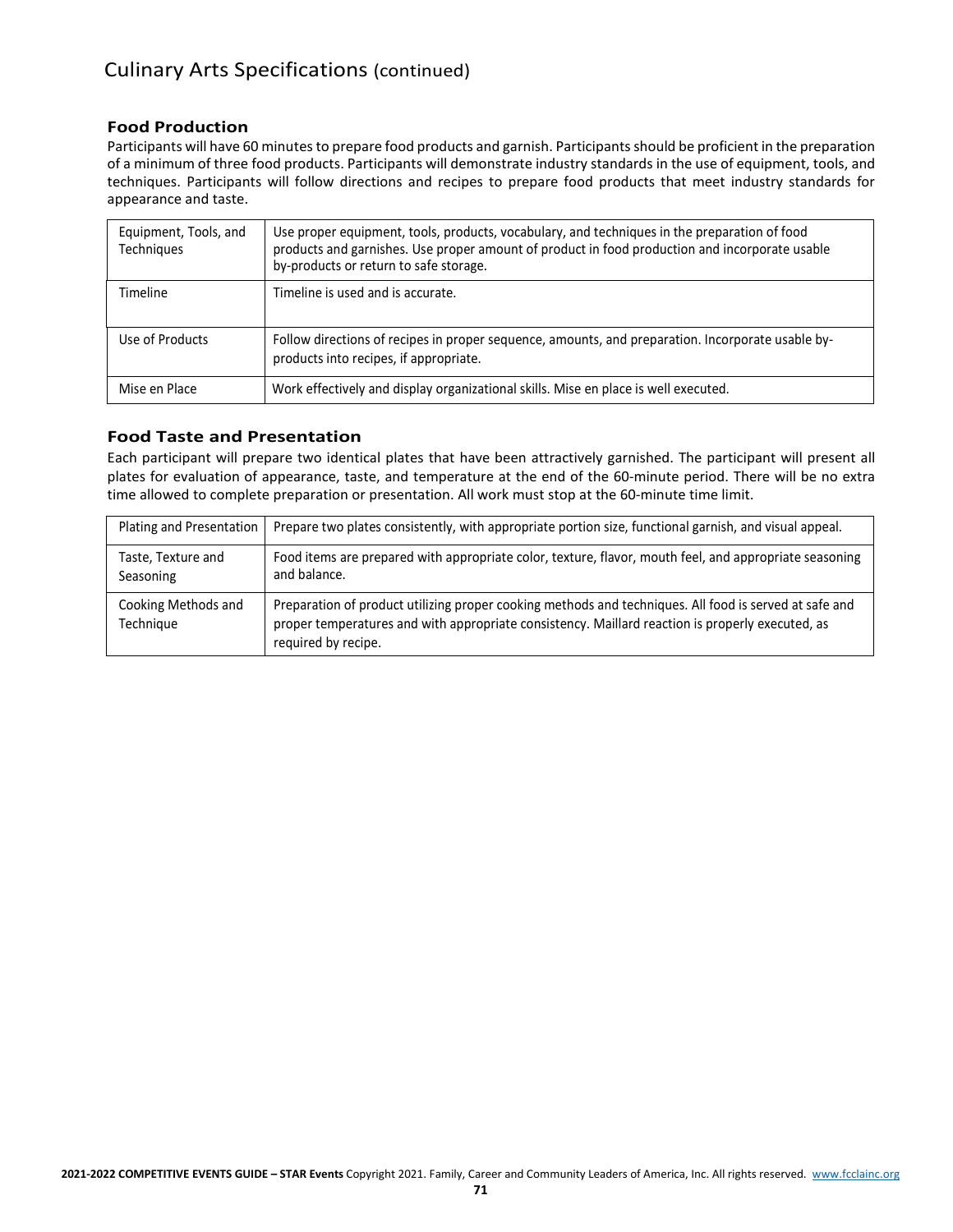

# STAR Events Point Summary Form **CULINARY ARTS**

| Name<br>O١<br>updill.<br>________                                         |       |            |                |       |
|---------------------------------------------------------------------------|-------|------------|----------------|-------|
|                                                                           |       |            |                |       |
| Chapter<br>_________<br>_________<br>__________<br>__________<br>________ | State | eam?<br>н. | tion<br>______ | Level |

- 1. Make sure all information at top is correct. If a student named is not participating, cross their name(s) off. If a team does not show, write "No Show" across the top and return with other forms. Do **NOT** change team or station numbers.
- 2. At the conclusion of evaluation, verify evaluator scores and fill in information below. Calculate the final score and ask for evaluators' verification. Place this form in front of the completed rubrics and staple all items related to the presentation together.
- 3. At the end of competition, double check all scores, names, and team numbers to ensure accuracy. Sort results by team order and turn in to the Lead Consultant.
- 4. Check with the Lead Consultant if there are any questions regarding the evaluation process.

| <b>ROOM CONSULTANT CHECK</b>                                                                                                                                        |                                                                                           |                                                                |                                             |                                                                                                                                               | <b>Points</b> |  |
|---------------------------------------------------------------------------------------------------------------------------------------------------------------------|-------------------------------------------------------------------------------------------|----------------------------------------------------------------|---------------------------------------------|-----------------------------------------------------------------------------------------------------------------------------------------------|---------------|--|
| <b>Registration Packet</b>                                                                                                                                          | 0<br>No                                                                                   | Picked up by adviser or designated adult during scheduled time | Yes                                         | 3                                                                                                                                             |               |  |
| 0 or 3 points                                                                                                                                                       |                                                                                           |                                                                |                                             | $\overline{\mathbf{z}}$                                                                                                                       |               |  |
| <b>Event Online</b>                                                                                                                                                 | <sup>0</sup><br>Official documentation not provided at                                    |                                                                |                                             | Official documentation provided at                                                                                                            |               |  |
| <b>Orientation</b><br><b>Documentation</b>                                                                                                                          | presentation time or signed by adviser                                                    |                                                                |                                             | presentation time and signed by adviser                                                                                                       |               |  |
| 0 or 2 points                                                                                                                                                       |                                                                                           |                                                                |                                             |                                                                                                                                               |               |  |
| <b>Proof of Project Summary</b>                                                                                                                                     | U                                                                                         |                                                                |                                             | 1                                                                                                                                             |               |  |
| <b>Form Submission</b>                                                                                                                                              | Not presented to Room Consultant at                                                       |                                                                |                                             | Presented to Room Consultant at                                                                                                               |               |  |
| 0 or 1 point                                                                                                                                                        | participation time                                                                        |                                                                | participation time                          |                                                                                                                                               |               |  |
| <b>Uniform and Appearance</b>                                                                                                                                       | 1                                                                                         | $\overline{2}$                                                 |                                             | $\overline{\mathbf{3}}$                                                                                                                       |               |  |
| 1 to 3 points                                                                                                                                                       | Unprofessional                                                                            | Unprofessional appearance or                                   |                                             | Professional attire worn:                                                                                                                     |               |  |
|                                                                                                                                                                     | uniform/attire or                                                                         | attire as marked below:                                        |                                             | hair/beard restraints                                                                                                                         |               |  |
|                                                                                                                                                                     | includes                                                                                  | hair/beard restraints missing                                  |                                             | kitchen shoes                                                                                                                                 |               |  |
|                                                                                                                                                                     | graphics/logo not                                                                         | _kitchen shoes not worn                                        |                                             | _no visible jewelry                                                                                                                           |               |  |
|                                                                                                                                                                     | permitted in event                                                                        | Jewelry uncovered                                              |                                             | _personal grooming meets                                                                                                                      |               |  |
|                                                                                                                                                                     |                                                                                           | personal grooming does not<br>meet guidelines                  |                                             | guidelines                                                                                                                                    |               |  |
| <b>Time Schedule</b>                                                                                                                                                |                                                                                           |                                                                |                                             |                                                                                                                                               |               |  |
|                                                                                                                                                                     | Not included or incomplete                                                                |                                                                | Time schedule included and complete for all |                                                                                                                                               |               |  |
| 0-1 point                                                                                                                                                           |                                                                                           |                                                                | products                                    |                                                                                                                                               |               |  |
| <b>EVALUATORS' SCORES</b>                                                                                                                                           |                                                                                           |                                                                |                                             | <b>ROOM CONSULTANT TOTAL</b>                                                                                                                  |               |  |
| Evaluator 1_________                                                                                                                                                | Initials $\frac{1}{\sqrt{1-\frac{1}{2}}\cdot\frac{1}{2}}$                                 |                                                                |                                             | (10 points possible)                                                                                                                          |               |  |
| Evaluator 2_________                                                                                                                                                | Initials $\_\_$                                                                           |                                                                |                                             | <b>AVERAGE EVALUATOR SCORE</b>                                                                                                                |               |  |
| Evaluator 3_________                                                                                                                                                | Initials $\frac{1}{2}$<br>$\blacktriangleright$ (90 points possible)                      |                                                                |                                             |                                                                                                                                               |               |  |
| Total Score <u>Samannum</u>                                                                                                                                         | divided by number of evaluators<br><b>FINAL SCORE</b>                                     |                                                                |                                             |                                                                                                                                               |               |  |
|                                                                                                                                                                     | = AVERAGE EVALUATOR SCORE<br>Rounded only to the nearest hundredth (i.e. 79.99 not 80.00) |                                                                |                                             | (Average Evaluator Score plus<br>Room Consultant Total)                                                                                       |               |  |
| <b>RATING ACHIEVED</b> (circle one)<br>Gold: 90-100<br>Silver: 70-89.99<br><b>Bronze: 1-69.99</b><br><b>VERIFICATION OF FINAL SCORE AND RATING (please initial)</b> |                                                                                           |                                                                |                                             |                                                                                                                                               |               |  |
|                                                                                                                                                                     |                                                                                           |                                                                |                                             | Evaluator 1_______________ Evaluator 2______________Evaluator 3________________Adult Room Consultant______________Event Lead Consultant______ |               |  |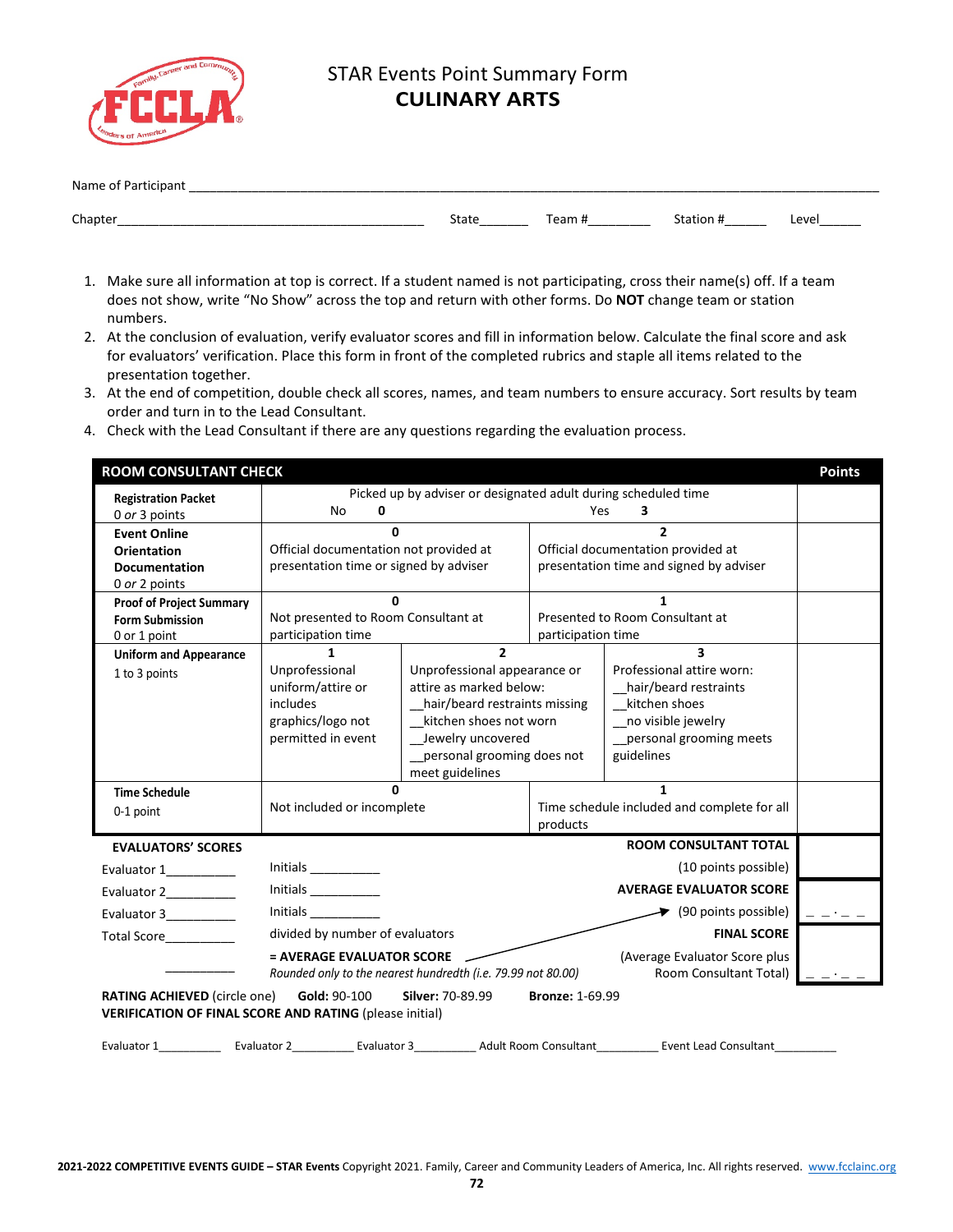

# **CULINARY ARTS**

Rubric

Name of Participant

Chapter\_\_\_\_\_\_\_\_\_\_\_\_\_\_\_\_\_\_\_\_\_\_\_\_\_\_\_\_\_\_\_\_\_\_\_\_\_\_\_\_\_\_\_\_ State\_\_\_\_\_\_\_ Team #\_\_\_\_\_\_\_\_\_ Station #\_\_\_\_\_\_ Level\_\_\_\_\_\_ **SAFETY AND SANITATION Points Safety** 0–5 points **0** Station is disorganized, safety is disregarded **1 2** Station is lacking neatness and organization, questionable knife and small equipment safety **3 4** Station is neat and organized, knife safety is good and most small equipment is handled safely and properly **5** Station is very neat and organized, all knives and small equipment are handled safely and properly **Sanitation** 0–5 points **0** Disregards safety and created unsafe and unsanitary conditions **1 2** Shows minimal safety and sanitation practices, surfaces inconsistently cleaned and sanitized, inconsistent hand washing **3 4** Inconsistently follows most safety and sanitation practices, food contact surfaces are cleaned and sanitized occasionally, occasional hand washing **5** Follows all safety and sanitation practices, food contact surfaces are cleaned and sanitized frequently, frequent hand washing **FOOD PRODUCTION Equipment, Tools & Techniques**  $0 - 10$  points **0** Selection and usage of tools/equipment lacks understanding and demonstration of skills **1 2 3 4** Selection and usage of tools/equipment demonstrate some industry techniques **5 6 7** Selection and usage of tools/equipment demonstrates most industry techniques **8 9 10** Selects and uses all tools/equipment correctly and safely following industry techniques **Mise en Place** 0-5 points **0** Mise en place is poorly executed and displays unacceptable organizational skills **1** Mise en place is fairly organized and displays marginal organizational skills **2 3** Mise en place is organized and displays sufficient organizational skills **4 5** Mise en place is well executed and displays excellent organizational skills **Use of Products** 0 – 5 points **0** Excess amount of products are prepared and used in each preparation. Useable byproducts are not incorporated in the recipes or returned to safe storage **1 2** Uncalculated amounts of product are prepared and used in each preparation. Usable by-products are not incorporated properly into the recipes or returned to safe storage **3 4** Proper amount of product is prepared and used in most preparations. Some usable byproducts are incorporated properly into the recipes or returned to safe storage **5** Proper amount of product is prepared and used in each preparation. Usable by-products are incorporated properly into the recipes or returned to safe storage **FOOD ITEM #1 Plating and Presentation** 0-5 points **0** Items are visually unappealing. Use of non-functional garnish **1** Obvious over or under sized portions. Improper size and/or stained plate is used with smudges **2 3** Slightly over or under portion size. Proper size plate with some smudges. No evidence of nonfunctioning garnish **4 5** Clean plate, appropriate portion size. No evidence of nonfunctional garnishing. Visually appealing **Taste, Texture & Seasoning** 0-5 points **0** Poor use of contrasting colors and visible texture. All food items are seasoned incorrectly and out of balance with one another **1 2** Fair use of contrasting colors, visible texture, flavor and mouth feel. Most foods are seasoned incorrectly and are out of balance with one another **3 4** Good use of contrasting color, visible texture, flavor and mouth feel. Most foods are seasoned correctly and in balance with one another **5** Excellent use of contrasting colors, visible texture, flavor and mouth feel. Food items are all seasoned correctly and in balance with one another **Cooking Methods & Technique** 0-10 points **0** Improper cooking methods and techniques used. Food served at unsafe temperatures. All sauces/dressings are served at incorrect temperature or consistency. Maillard reaction is poorly executed, if required **1 2 3 4** Improper cooking methods and techniques used to produce food. Some food served at an unsafe or improper temperature. Most sauces/dressings are served at the incorrect temperature and consistency. Maillard reaction is improperly executed, if required **5 6 7** Proper cooking methods and techniques mostly used to produce quality food. Most food is served at a safe and proper temperature. Most sauces/dressings are served at the correct temperature and consistency. Maillard reaction is mostly properly executed, if required **8 9 10** Proper cooking methods and techniques used to produce quality food. Served at safe and proper temperatures. All sauces/dressings are served at the correct temperature and consistency. Maillard reaction is properly executed, if required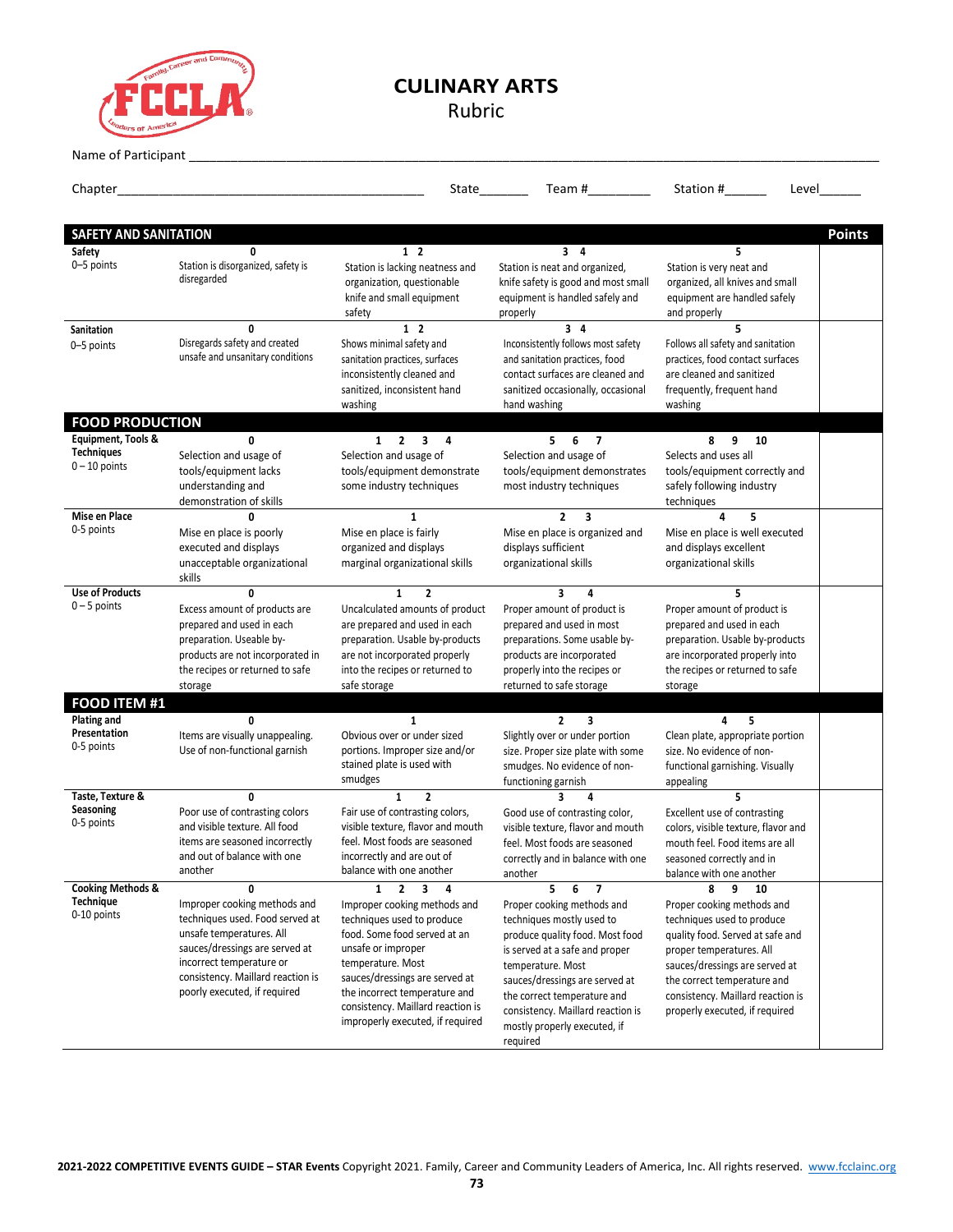## Culinary Arts Rubric (continued)

| <b>FOOD ITEM #2</b>             |                                                            |                                                                |                                                                     |                                                               |  |
|---------------------------------|------------------------------------------------------------|----------------------------------------------------------------|---------------------------------------------------------------------|---------------------------------------------------------------|--|
| Plating and                     | 0                                                          | 1                                                              | $\overline{2}$<br>3                                                 | 4<br>5                                                        |  |
| Presentation                    | Items are visually unappealing.                            | Obvious over or under sized                                    | Slightly over or under portion                                      | Clean plate, appropriate portion                              |  |
| 0-5 points                      | Use of non-functional garnish                              | portions. Improper size and/or                                 | size. Proper size plate with some                                   | size. No evidence of non-                                     |  |
|                                 |                                                            | stained plate is used with                                     | smudges. No evidence of non-                                        | functional garnishing. Visually                               |  |
|                                 |                                                            | smudges                                                        | functioning garnish                                                 | appealing                                                     |  |
| Taste, Texture &                | $\mathbf{0}$                                               | $\mathbf{1}$<br>$\overline{2}$                                 |                                                                     | 5                                                             |  |
| Seasoning                       | Poor use of contrasting colors                             | Fair use of contrasting colors,                                | Good use of contrasting color,                                      | Excellent use of contrasting                                  |  |
| 0-5 points                      | and visible texture. All food                              | visible texture, flavor and mouth                              | visible texture, flavor and mouth                                   | colors, visible texture, flavor and                           |  |
|                                 | items are seasoned incorrectly                             | feel. Most foods are seasoned                                  | feel. Most foods are seasoned                                       | mouth feel. Food items are all                                |  |
|                                 | and out of balance with one                                | incorrectly and are out of                                     | correctly and in balance with one                                   | seasoned correctly and in                                     |  |
|                                 | another                                                    | balance with one another                                       | another                                                             | balance with one another                                      |  |
| <b>Cooking Methods &amp;</b>    | $\mathbf{0}$                                               | $\overline{2}$<br>$\overline{\mathbf{3}}$<br>$\mathbf{1}$<br>4 | 5<br>6<br>$\overline{7}$                                            | 9<br>8<br>10                                                  |  |
| <b>Technique</b><br>0-10 points | Improper cooking methods and                               | Improper cooking methods and                                   | Proper cooking methods and                                          | Proper cooking methods and                                    |  |
|                                 | techniques used. Food served at                            | techniques used to produce                                     | techniques mostly used to                                           | techniques used to produce                                    |  |
|                                 | unsafe temperatures. All                                   | food. Some food served at an                                   | produce quality food. Most food                                     | quality food. Served at safe and                              |  |
|                                 | sauces/dressings are served at<br>incorrect temperature or | unsafe or improper<br>temperature. Most                        | is served at a safe and proper                                      | proper temperatures. All                                      |  |
|                                 | consistency. Maillard reaction is                          | sauces/dressings are served at                                 | temperature. Most                                                   | sauces/dressings are served at                                |  |
|                                 | poorly executed, if required                               | the incorrect temperature and                                  | sauces/dressings are served at                                      | the correct temperature and                                   |  |
|                                 |                                                            | consistency. Maillard reaction is                              | the correct temperature and                                         | consistency. Maillard reaction is                             |  |
|                                 |                                                            | improperly executed, if required                               | consistency. Maillard reaction is<br>mostly properly executed, if   | properly executed, if required                                |  |
|                                 |                                                            |                                                                | required                                                            |                                                               |  |
| <b>FOOD ITEM #3</b>             |                                                            |                                                                |                                                                     |                                                               |  |
| <b>Plating and</b>              |                                                            |                                                                | $\overline{2}$                                                      |                                                               |  |
| Presentation                    | $\mathbf{0}$<br>Items are visually unappealing.            | $\mathbf{1}$<br>Obvious over or under sized                    | 3                                                                   | 4<br>5                                                        |  |
| 0-5 points                      | Use of non-functional garnish                              | portions. Improper size and/or                                 | Slightly over or under portion<br>size. Proper size plate with some | Clean plate, appropriate portion<br>size. No evidence of non- |  |
|                                 |                                                            | stained plate is used with                                     | smudges. No evidence of non-                                        | functional garnishing. Visually                               |  |
|                                 |                                                            | smudges                                                        | functioning garnish                                                 | appealing                                                     |  |
| Taste, Texture &                | $\mathbf{0}$                                               | $\mathbf{1}$<br>$\overline{2}$                                 | $\overline{\mathbf{3}}$<br>4                                        | 5                                                             |  |
| Seasoning                       | Poor use of contrasting colors                             | Fair use of contrasting colors,                                | Good use of contrasting color,                                      | Excellent use of contrasting                                  |  |
| 0-5 points                      | and visible texture. All food                              | visible texture, flavor and mouth                              | visible texture, flavor and mouth                                   | colors, visible texture, flavor and                           |  |
|                                 | items are seasoned incorrectly                             | feel. Most foods are seasoned                                  | feel. Most foods are seasoned                                       | mouth feel. Food items are all                                |  |
|                                 | and out of balance with one                                | incorrectly and are out of                                     | correctly and in balance with one                                   | seasoned correctly and in                                     |  |
|                                 | another                                                    | balance with one another                                       | another                                                             | balance with one another                                      |  |
| <b>Cooking Methods &amp;</b>    | 0                                                          | $\overline{2}$<br>$\overline{\mathbf{3}}$<br>$\mathbf{1}$<br>4 | 5<br>6<br>$\overline{7}$                                            | 8<br>q<br>10                                                  |  |
| <b>Technique</b>                | Improper cooking methods and                               | Improper cooking methods and                                   | Proper cooking methods and                                          | Proper cooking methods and                                    |  |
| 0-10 points                     | techniques used. Food served at                            | techniques used to produce                                     | techniques mostly used to                                           | techniques used to produce                                    |  |
|                                 | unsafe temperatures. All                                   | food. Some food served at an                                   | produce quality food. Most food                                     | quality food. Served at safe and                              |  |
|                                 | sauces/dressings are served at                             | unsafe or improper                                             | is served at a safe and proper                                      | proper temperatures. All                                      |  |
|                                 | incorrect temperature or                                   | temperature. Most                                              | temperature. Most                                                   | sauces/dressings are served at                                |  |
|                                 | consistency. Maillard reaction is                          | sauces/dressings are served at                                 | sauces/dressings are served at                                      | the correct temperature and                                   |  |
|                                 | poorly executed, if required                               | the incorrect temperature and                                  | the correct temperature and                                         | consistency. Maillard reaction is                             |  |
|                                 |                                                            | consistency. Maillard reaction is                              | consistency. Maillard reaction is                                   | properly executed, if required                                |  |
|                                 |                                                            |                                                                |                                                                     |                                                               |  |
|                                 |                                                            | improperly executed, if required                               | mostly properly executed, if                                        |                                                               |  |

**Evaluator's Comments – include two things done well and two opportunities for improvement:**



(90 points possible)

**Evaluator #**

**Evaluator Initial**

**Room Consultant Initial**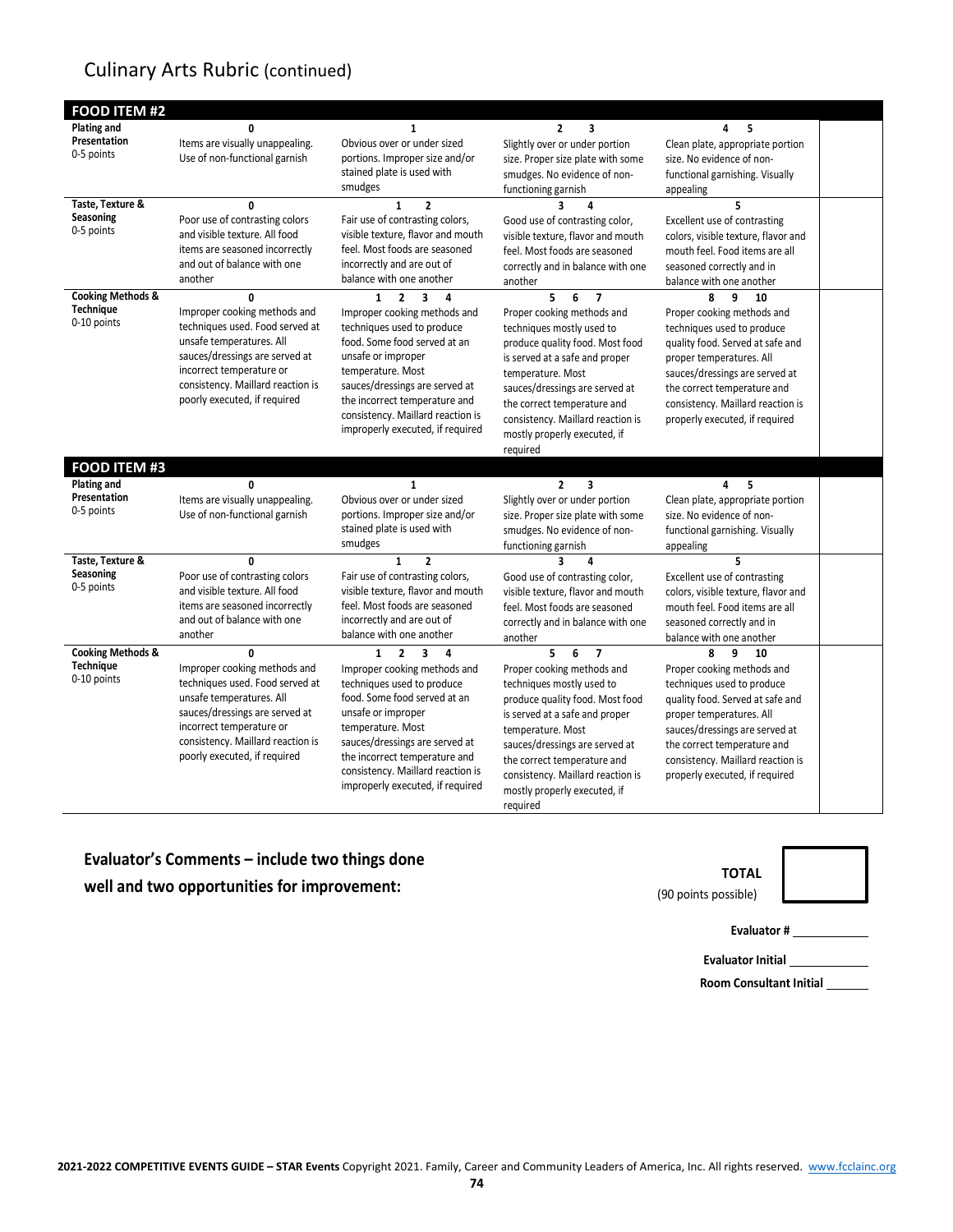

## STAR Events Point Summary Form **CULINARY ARTS**

*For use with 3 production and 2 tasting evaluators*

| Nam<br>______                                                          |                    |     |         |      |
|------------------------------------------------------------------------|--------------------|-----|---------|------|
|                                                                        |                    |     |         |      |
| Chapter<br>___________<br>________<br>________<br>________<br>________ | state<br>_________ | ēam | _______ | Leve |

- 1. Make sure all information at top is correct. If a student named is not participating, cross their name(s) off. If a team does not show, write "No Show" across the top and return with other forms. Do **NOT** change team or station numbers.
- 2. At the conclusion of evaluation, verify evaluator scores and fill in information below. Calculate the final score and ask for evaluators' verification. Place this form in front of the completed rubrics and staple all items related to the presentation together.
- 3. At the end of competition, double check all scores, names, and team numbers to ensure accuracy. Sort results by team order and turn in to the Lead Consultant.
- 4. Check with the Lead Consultant if there are any questions regarding the evaluation process.

| <b>ROOM CONSULTANT CHECK</b>                                        |                                                                                                                          |                                                                |                        |                                             | <b>Points</b> |  |  |
|---------------------------------------------------------------------|--------------------------------------------------------------------------------------------------------------------------|----------------------------------------------------------------|------------------------|---------------------------------------------|---------------|--|--|
| <b>Registration Packet</b>                                          |                                                                                                                          | Picked up by adviser or designated adult during scheduled time |                        |                                             |               |  |  |
| 0 or 3 points                                                       | No<br>0                                                                                                                  |                                                                |                        | Yes<br>3                                    |               |  |  |
| <b>Event Online</b>                                                 |                                                                                                                          | $\Omega$                                                       |                        | $\overline{2}$                              |               |  |  |
| <b>Orientation</b>                                                  | Official documentation not provided at                                                                                   |                                                                |                        | Official documentation provided at          |               |  |  |
| <b>Documentation</b>                                                | presentation time or signed by adviser                                                                                   |                                                                |                        | presentation time and signed by adviser     |               |  |  |
| 0 or 2 points                                                       | U                                                                                                                        |                                                                |                        | 1                                           |               |  |  |
| <b>Proof of Project Summary</b><br><b>Form Submission</b>           | Not presented to Room Consultant at                                                                                      |                                                                |                        | Presented to Room Consultant at             |               |  |  |
| 0 or 1 point                                                        | participation time                                                                                                       |                                                                | participation time     |                                             |               |  |  |
| <b>Time Schedule</b>                                                | $\Omega$                                                                                                                 |                                                                |                        | $\mathbf{1}$                                |               |  |  |
| 0-1 point                                                           | Not included or incomplete                                                                                               |                                                                |                        | Time schedule included and complete for all |               |  |  |
|                                                                     |                                                                                                                          |                                                                |                        | products                                    |               |  |  |
| <b>Uniform and Appearance</b>                                       | 1<br>Unprofessional                                                                                                      | $\mathbf{z}$                                                   |                        | 3<br>Professional attire:                   |               |  |  |
| 1 to 3 points                                                       | uniform/attire or                                                                                                        | Unprofessional appearance or<br>attire as marked below:        |                        | hair/beard restraints                       |               |  |  |
|                                                                     | includes                                                                                                                 | hair/beard restraints missing                                  |                        | kitchen shoes                               |               |  |  |
|                                                                     | graphics/logo not                                                                                                        | kitchen shoes not worn                                         |                        | _no visible jewelry                         |               |  |  |
|                                                                     | permitted in event                                                                                                       | Jewelry uncovered                                              |                        | _personal grooming meets                    |               |  |  |
|                                                                     |                                                                                                                          | personal grooming does not                                     |                        | guidelines                                  |               |  |  |
|                                                                     |                                                                                                                          | meet guidelines                                                |                        |                                             |               |  |  |
| <b>PRODUCTION SCORES</b>                                            |                                                                                                                          |                                                                |                        | <b>ROOM CONSULTANT TOTAL</b>                |               |  |  |
| Evaluator 1                                                         | Initials $\frac{\ }{\ }$                                                                                                 |                                                                |                        | (10 points possible)                        |               |  |  |
| Evaluator 2___________                                              | Initials                                                                                                                 |                                                                |                        | WERAGE PRODUCTION SCORE                     |               |  |  |
| Evaluator 3__________                                               | Initials                                                                                                                 |                                                                |                        | (60 points possible)                        |               |  |  |
| Total Score <b>Example</b>                                          | divided by number of evaluators                                                                                          |                                                                |                        | <b>AVERAGE PLATING SCORE</b>                |               |  |  |
|                                                                     | = AVERAGE PRODUCTION SCORE                                                                                               |                                                                |                        | (30 points possible)                        |               |  |  |
| <b>PLATING SCORES</b>                                               |                                                                                                                          |                                                                |                        |                                             |               |  |  |
| Evaluator 4__________                                               | Initials $\frac{1}{\sqrt{1-\frac{1}{2}}\cdot\frac{1}{2}}$                                                                |                                                                |                        | <b>FINAL SCORE</b>                          |               |  |  |
| Evaluator 5                                                         | <b>Initials</b>                                                                                                          |                                                                |                        | (Average Evaluator Score plus               |               |  |  |
| Total Score__________                                               | divided by number of evaluators                                                                                          |                                                                |                        | Room Consultant Total)                      |               |  |  |
|                                                                     | = AVERAGE PLATING SCORE                                                                                                  |                                                                |                        |                                             |               |  |  |
| Scores rounded only to the nearest hundredth (i.e. 79.99 not 80.00) |                                                                                                                          |                                                                |                        |                                             |               |  |  |
| <b>RATING ACHIEVED (circle one)</b>                                 | Gold: 90-100                                                                                                             | Silver: 70-89.99                                               | <b>Bronze: 1-69.99</b> |                                             |               |  |  |
| <b>VERIFICATION OF FINAL SCORE AND RATING (please initial)</b>      |                                                                                                                          |                                                                |                        |                                             |               |  |  |
| Evaluator 1                                                         | <b>Adult Room Consultant</b><br><b>Event Lead Consultant</b><br>Evaluator 2<br>Evaluator 3<br>Evaluator 4<br>Evaluator 5 |                                                                |                        |                                             |               |  |  |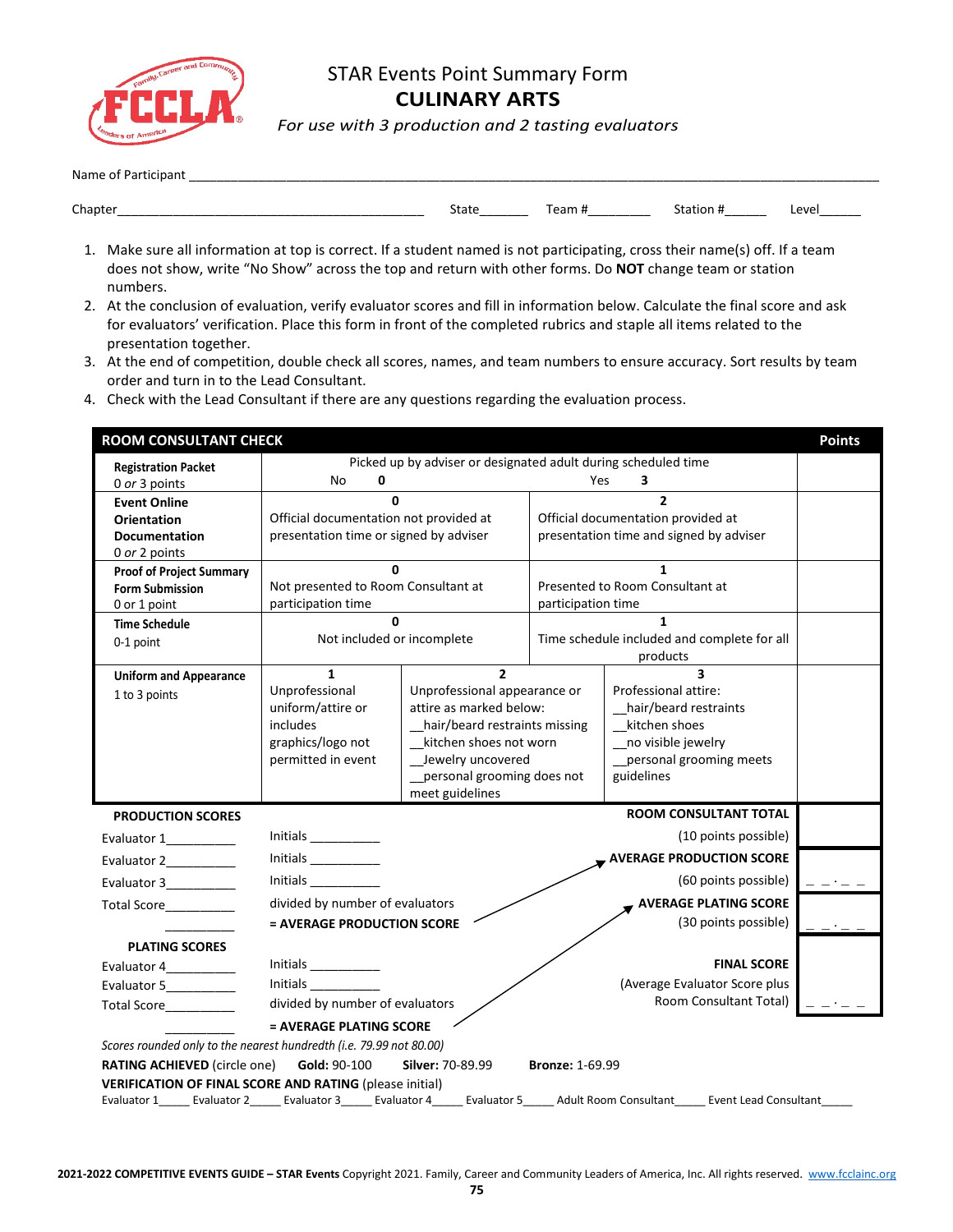

### **CULINARY ARTS** Production Rubric

*For use with 3 production and 2 tasting evaluators*

Name of Participant \_\_

|                                                                 |                                                                                                                                                                                                                                                            |                                                                                                                                                                                                                                                                                                                | State                                          | Team # $\sqrt{ }$                                                                                                                                                                                                                                                                                                             | Station #<br>Level                                                                                                                                                                                                                                                               |               |
|-----------------------------------------------------------------|------------------------------------------------------------------------------------------------------------------------------------------------------------------------------------------------------------------------------------------------------------|----------------------------------------------------------------------------------------------------------------------------------------------------------------------------------------------------------------------------------------------------------------------------------------------------------------|------------------------------------------------|-------------------------------------------------------------------------------------------------------------------------------------------------------------------------------------------------------------------------------------------------------------------------------------------------------------------------------|----------------------------------------------------------------------------------------------------------------------------------------------------------------------------------------------------------------------------------------------------------------------------------|---------------|
| SAFETY AND SANITATION                                           |                                                                                                                                                                                                                                                            |                                                                                                                                                                                                                                                                                                                |                                                |                                                                                                                                                                                                                                                                                                                               |                                                                                                                                                                                                                                                                                  | <b>Points</b> |
| Safety<br>0-5 points                                            | 0<br>Station is disorganized,<br>safety is disregarded                                                                                                                                                                                                     | $1 \quad 2$<br>Station is lacking neatness and<br>organization, questionable knife<br>and small equipment safety                                                                                                                                                                                               |                                                | $3 \quad 4$<br>Station is neat and organized, knife<br>safety is good and most small equipment<br>is handled safely and properly                                                                                                                                                                                              | 5.<br>Station is very neat and organized,<br>all knives and small equipment are<br>handled safely and properly                                                                                                                                                                   |               |
| Sanitation<br>0-5 points                                        | $\mathbf{1}$<br>$\overline{2}$<br>$\mathbf{0}$<br>Disregards safety and<br>Shows minimal safety and sanitation<br>created unsafe and<br>practices, surfaces inconsistently<br>unsanitary conditions<br>cleaned and sanitized, inconsistent<br>hand washing |                                                                                                                                                                                                                                                                                                                |                                                | 3.<br>Inconsistently follows most safety and<br>sanitation practices, food contact<br>surfaces are cleaned and sanitized<br>occasionally, occasional hand washing                                                                                                                                                             | 5<br>Follows all safety and sanitation<br>practices, food contact surfaces are<br>cleaned and sanitized frequently,<br>frequent hand washing                                                                                                                                     |               |
| <b>FOOD PRODUCTION</b>                                          |                                                                                                                                                                                                                                                            |                                                                                                                                                                                                                                                                                                                |                                                |                                                                                                                                                                                                                                                                                                                               |                                                                                                                                                                                                                                                                                  |               |
| Equipment, Tools &<br><b>Techniques</b><br>$0 - 10$ points      | $\mathbf{0}$<br>Selection and usage of<br>tools/equipment lacks<br>understanding and<br>demonstration of skills                                                                                                                                            | $1 \quad 2 \quad 3 \quad 4$<br>Selection and usage of<br>tools/equipment demonstrate<br>some industry techniques                                                                                                                                                                                               |                                                | $5 \t6 \t7$<br>Selection and usage of<br>tools/equipment demonstrates<br>most industry techniques                                                                                                                                                                                                                             | 8<br>9<br>10<br>Selects and uses all<br>tools/equipment correctly and<br>safely following industry<br>techniques                                                                                                                                                                 |               |
| Mise en Place<br>0-5 points                                     | 0<br>Mise en place is poorly executed<br>and displays unacceptable<br>organizational skills                                                                                                                                                                | Mise en place is fairly<br>organized and displays                                                                                                                                                                                                                                                              | $\mathbf{1}$<br>marginal organizational skills | $\overline{2}$<br>$\overline{\mathbf{3}}$<br>Mise en place is organized and<br>displays sufficient<br>organizational skills                                                                                                                                                                                                   | 4<br>5<br>Mise en place is well executed<br>and displays excellent<br>organizational skills                                                                                                                                                                                      |               |
| <b>Use of Products</b><br>$0 - 5$ points                        | <sup>0</sup><br>Excess amount of products are<br>prepared and used in each<br>preparation. Useable by-<br>products are not incorporated in<br>the recipes or returned to safe<br>storage                                                                   | $\mathbf{1}$<br>Uncalculated amounts of product<br>are prepared and used in each<br>preparation. Usable by-products<br>are not incorporated properly<br>into the recipes or returned to<br>safe storage                                                                                                        | $\overline{2}$                                 | $\overline{\mathbf{3}}$<br>4<br>Proper amount of product is<br>prepared and used in most<br>preparations. Some usable by-<br>products are incorporated<br>properly into the recipes or<br>returned to safe storage                                                                                                            | 5.<br>Proper amount of product is<br>prepared and used in each<br>preparation. Usable by-products<br>are incorporated properly into<br>the recipes or returned to safe<br>storage                                                                                                |               |
| <b>FOOD ITEM #1</b>                                             |                                                                                                                                                                                                                                                            |                                                                                                                                                                                                                                                                                                                |                                                |                                                                                                                                                                                                                                                                                                                               |                                                                                                                                                                                                                                                                                  |               |
| <b>Cooking Methods &amp;</b><br><b>Technique</b><br>0-10 points | 0<br>Improper cooking methods and<br>techniques used. Food served at<br>unsafe temperatures. All<br>sauces/dressings are served at<br>incorrect temperature or<br>consistency. Maillard reaction is<br>poorly executed, if required                        | $1 \quad 2 \quad 3$<br>Improper cooking methods and<br>techniques used to produce<br>food. Some food served at an<br>unsafe or improper<br>temperature. Most<br>sauces/dressings are served at<br>the incorrect temperature and<br>consistency. Maillard reaction is<br>improperly executed, if required       | 4                                              | $5 \t6 \t7$<br>Proper cooking methods and<br>techniques mostly used to produce<br>quality food. Most food is served<br>at a safe and proper temperature.<br>Most sauces/dressings are served<br>at the correct temperature and<br>consistency. Maillard reaction is<br>mostly properly executed, if<br>required               | 9<br>8<br>10<br>Proper cooking methods and<br>techniques used to produce<br>quality food. Served at safe and<br>proper temperatures. All<br>sauces/dressings are served at<br>the correct temperature and<br>consistency. Maillard reaction<br>is properly executed, if required |               |
| <b>FOOD ITEM #2</b>                                             |                                                                                                                                                                                                                                                            |                                                                                                                                                                                                                                                                                                                |                                                |                                                                                                                                                                                                                                                                                                                               |                                                                                                                                                                                                                                                                                  |               |
| <b>Cooking Methods &amp;</b><br>Technique<br>0-10 points        | 0<br>Improper cooking methods and<br>techniques used. Food served at<br>unsafe temperatures. All<br>sauces/dressings are served at<br>incorrect temperature or<br>consistency. Maillard reaction is<br>poorly executed, if required                        | $\mathbf{2}$<br>$1 \quad$<br>Improper cooking methods and<br>techniques used to produce<br>food. Some food served at an<br>unsafe or improper<br>temperature. Most<br>sauces/dressings are served at<br>the incorrect temperature and<br>consistency. Maillard reaction is<br>improperly executed, if required | $\mathbf{3}$<br>4                              | 5.<br>6<br>$\overline{7}$<br>Proper cooking methods and<br>techniques mostly used to produce<br>quality food. Most food is served<br>at a safe and proper temperature.<br>Most sauces/dressings are served<br>at the correct temperature and<br>consistency. Maillard reaction is<br>mostly properly executed, if<br>required | 9<br>8<br>10<br>Proper cooking methods and<br>techniques used to produce<br>quality food. Served at safe and<br>proper temperatures. All<br>sauces/dressings are served at<br>the correct temperature and<br>consistency. Maillard reaction<br>is properly executed, if required |               |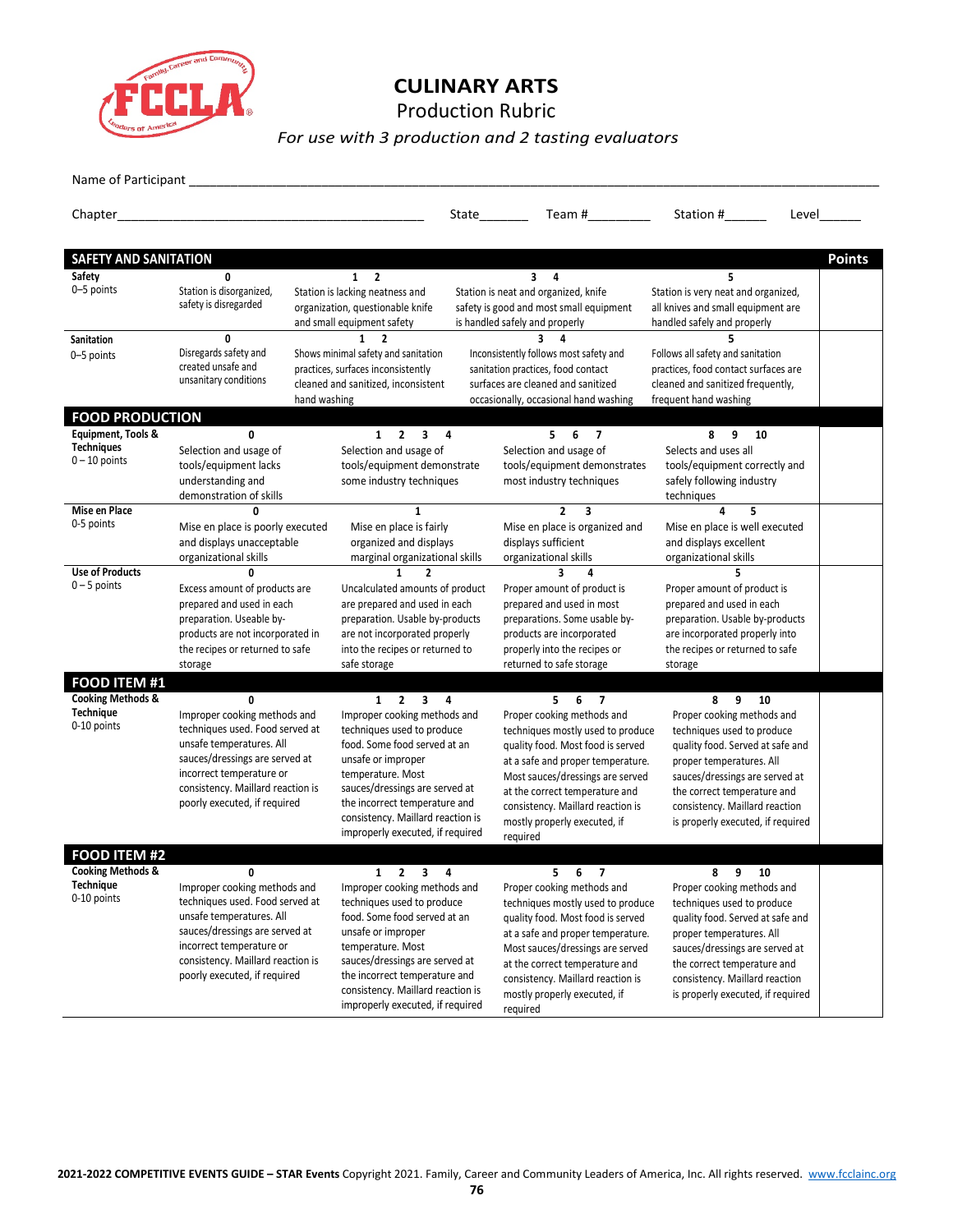#### **FOOD ITEM #3 Cooking Methods &**

**Technique** 0-10 points

#### **0** Improper cooking methods and techniques used. Food served at unsafe temperatures. All sauces/dressings are served at incorrect temperature or consistency. Maillard reaction is poorly executed, if required

#### **1 2 3 4** Improper cooking methods and techniques used to produce food. Some food served at an unsafe or improper temperature. Most sauces/dressings are served at the incorrect temperature and consistency. Maillard reaction is improperly executed, if required

#### **5 6 7** Proper cooking methods and techniques mostly used to produce quality food. Most food is served at a safe and proper temperature. Most sauces/dressings are served at the correct temperature and consistency. Maillard reaction is mostly properly executed, if

required

#### **8 9 10**

Proper cooking methods and techniques used to produce quality food. Served at safe and proper temperatures. All sauces/dressings are served at the correct temperature and consistency. Maillard reaction is properly executed, if required

**Evaluator's Comments – include two things done well and two opportunities for improvement:**



(60 points possible)

**Evaluator #**

**Evaluator Initial**

**Room Consultant Initial**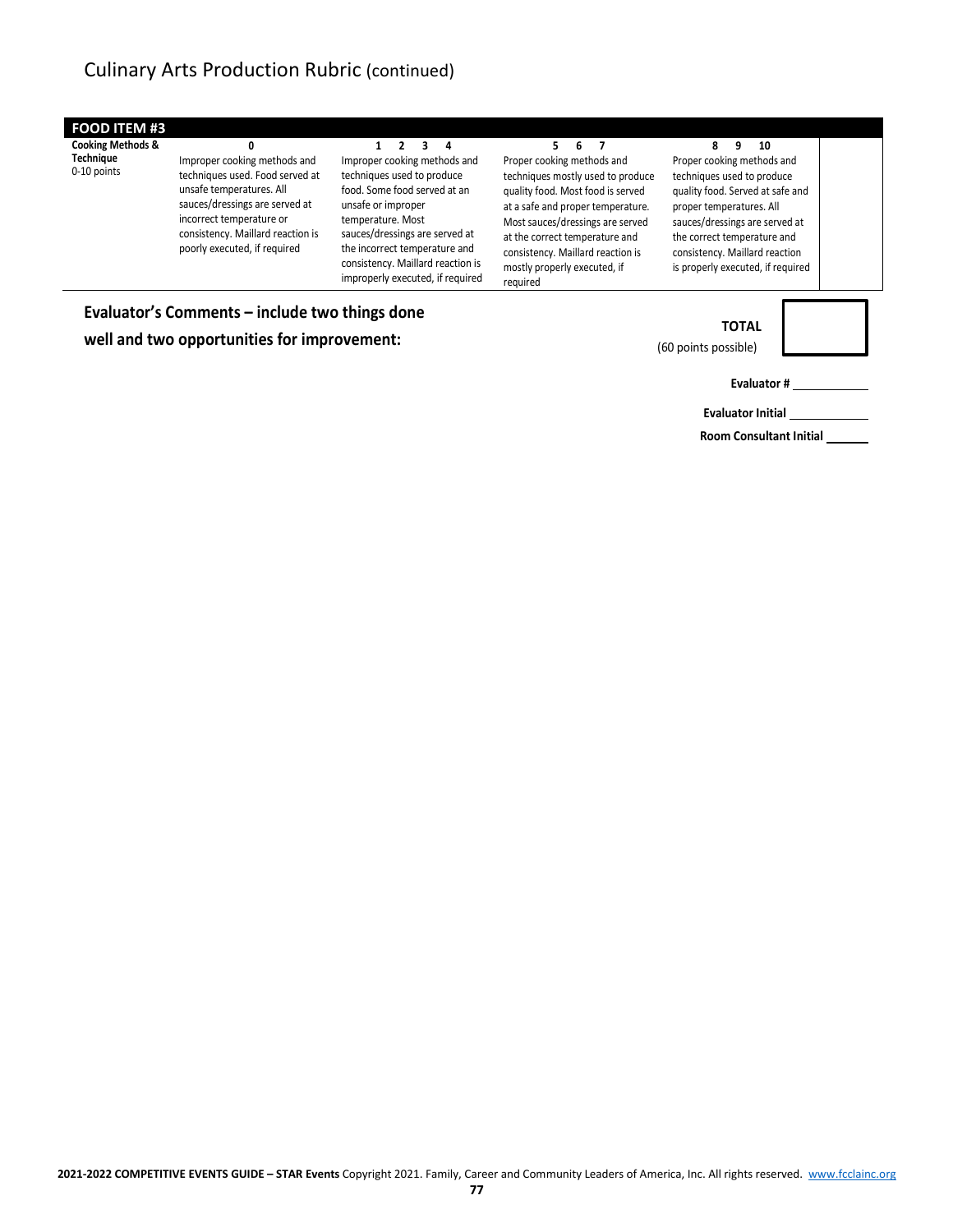

## **CULINARY ARTS** Plating, Presentation and Tasting Rubric *For use with 3 production and 2 tasting evaluators*

Name of Participant

|                                                    |                                                                                                                                                             |                                                                                                                                                                                                             | Team # $\sqrt{ }$<br>State________                                                                                                                                                   | Station #<br>Level                                                                                                                                                   |  |
|----------------------------------------------------|-------------------------------------------------------------------------------------------------------------------------------------------------------------|-------------------------------------------------------------------------------------------------------------------------------------------------------------------------------------------------------------|--------------------------------------------------------------------------------------------------------------------------------------------------------------------------------------|----------------------------------------------------------------------------------------------------------------------------------------------------------------------|--|
| <b>FOOD ITEM #1</b>                                |                                                                                                                                                             |                                                                                                                                                                                                             |                                                                                                                                                                                      |                                                                                                                                                                      |  |
| <b>Plating and</b><br>Presentation<br>0-5 points   | $\mathbf{0}$<br>Items are visually unappealing.<br>Use of non-functional garnish                                                                            | $\mathbf{1}$<br>Obvious over or under sized<br>portions. Improper size and/or<br>stained plate is used with<br>smudges                                                                                      | $\overline{2}$<br>3<br>Slightly over or under portion<br>size. Proper size plate with some<br>smudges. No evidence of non-<br>functioning garnish                                    | 5<br>4<br>Clean plate, appropriate portion<br>size. No evidence of non-<br>functional garnishing. Visually<br>appealing                                              |  |
| Taste, Texture &<br><b>Seasoning</b><br>0-5 points | <sup>0</sup><br>Poor use of contrasting colors<br>and visible texture. All food<br>items are seasoned incorrectly<br>and out of balance with one<br>another | $\overline{2}$<br>$\mathbf{1}$<br>Fair use of contrasting colors,<br>visible texture, flavor and mouth<br>feel. Most foods are seasoned<br>incorrectly and are out of<br>balance with one another           | Good use of contrasting color,<br>visible texture, flavor and mouth<br>feel. Most foods are seasoned<br>correctly and in balance with one<br>another                                 | 5<br>Excellent use of contrasting<br>colors, visible texture, flavor and<br>mouth feel. Food items are all<br>seasoned correctly and in<br>balance with one another  |  |
| <b>FOOD ITEM #2</b><br>Plating and                 | 0                                                                                                                                                           | $\mathbf{1}$                                                                                                                                                                                                | $\overline{2}$<br>3                                                                                                                                                                  | 4<br>5                                                                                                                                                               |  |
| Presentation<br>0-5 points                         | Items are visually unappealing.<br>Use of non-functional garnish                                                                                            | Obvious over or under sized<br>portions. Improper size and/or<br>stained plate is used with<br>smudges                                                                                                      | Slightly over or under portion<br>size. Proper size plate with some<br>smudges. No evidence of non-<br>functioning garnish                                                           | Clean plate, appropriate portion<br>size. No evidence of non-<br>functional garnishing. Visually<br>appealing                                                        |  |
| Taste. Texture &<br>Seasoning<br>0-5 points        | $\mathbf{0}$<br>Poor use of contrasting colors<br>and visible texture. All food<br>items are seasoned incorrectly<br>and out of balance with one<br>another | $\mathbf{1}$<br>$\overline{2}$<br>Fair use of contrasting colors,<br>visible texture, flavor and mouth<br>feel. Most foods are seasoned<br>incorrectly and are out of<br>balance with one another           | $\overline{\mathbf{a}}$<br>4<br>Good use of contrasting color,<br>visible texture, flavor and mouth<br>feel. Most foods are seasoned<br>correctly and in balance with one<br>another | 5<br>Excellent use of contrasting<br>colors, visible texture, flavor and<br>mouth feel. Food items are all<br>seasoned correctly and in<br>balance with one another  |  |
| FOOD ITEM #3                                       |                                                                                                                                                             |                                                                                                                                                                                                             |                                                                                                                                                                                      |                                                                                                                                                                      |  |
| Plating and<br>Presentation<br>0-5 points          | $\mathbf{0}$<br>Items are visually unappealing.<br>Use of non-functional garnish                                                                            | $\mathbf{1}$<br>Obvious over or under sized<br>portions. Improper size and/or<br>stained plate is used with<br>smudges                                                                                      | $\overline{2}$<br>3<br>Slightly over or under portion<br>size. Proper size plate with some<br>smudges. No evidence of non-<br>functioning garnish                                    | 5.<br>4<br>Clean plate, appropriate portion<br>size. No evidence of non-<br>functional garnishing. Visually<br>appealing                                             |  |
| Taste, Texture &<br><b>Seasoning</b><br>0-5 points | $\Omega$<br>Poor use of contrasting colors<br>and visible texture. All food<br>items are seasoned incorrectly<br>and out of balance with one<br>another     | $\mathbf{1}$<br>$\overline{\phantom{a}}$<br>Fair use of contrasting colors,<br>visible texture, flavor and mouth<br>feel. Most foods are seasoned<br>incorrectly and are out of<br>balance with one another | 3<br>4<br>Good use of contrasting color,<br>visible texture, flavor and mouth<br>feel. Most foods are seasoned<br>correctly and in balance with one<br>another                       | 5.<br>Excellent use of contrasting<br>colors, visible texture, flavor and<br>mouth feel. Food items are all<br>seasoned correctly and in<br>balance with one another |  |

**Evaluator's Comments – include two things done well** and two opportunities for improvement: TOTAL

(30 points possible)

**Evaluator #**

**Evaluator Initial**

**Room Consultant Initial**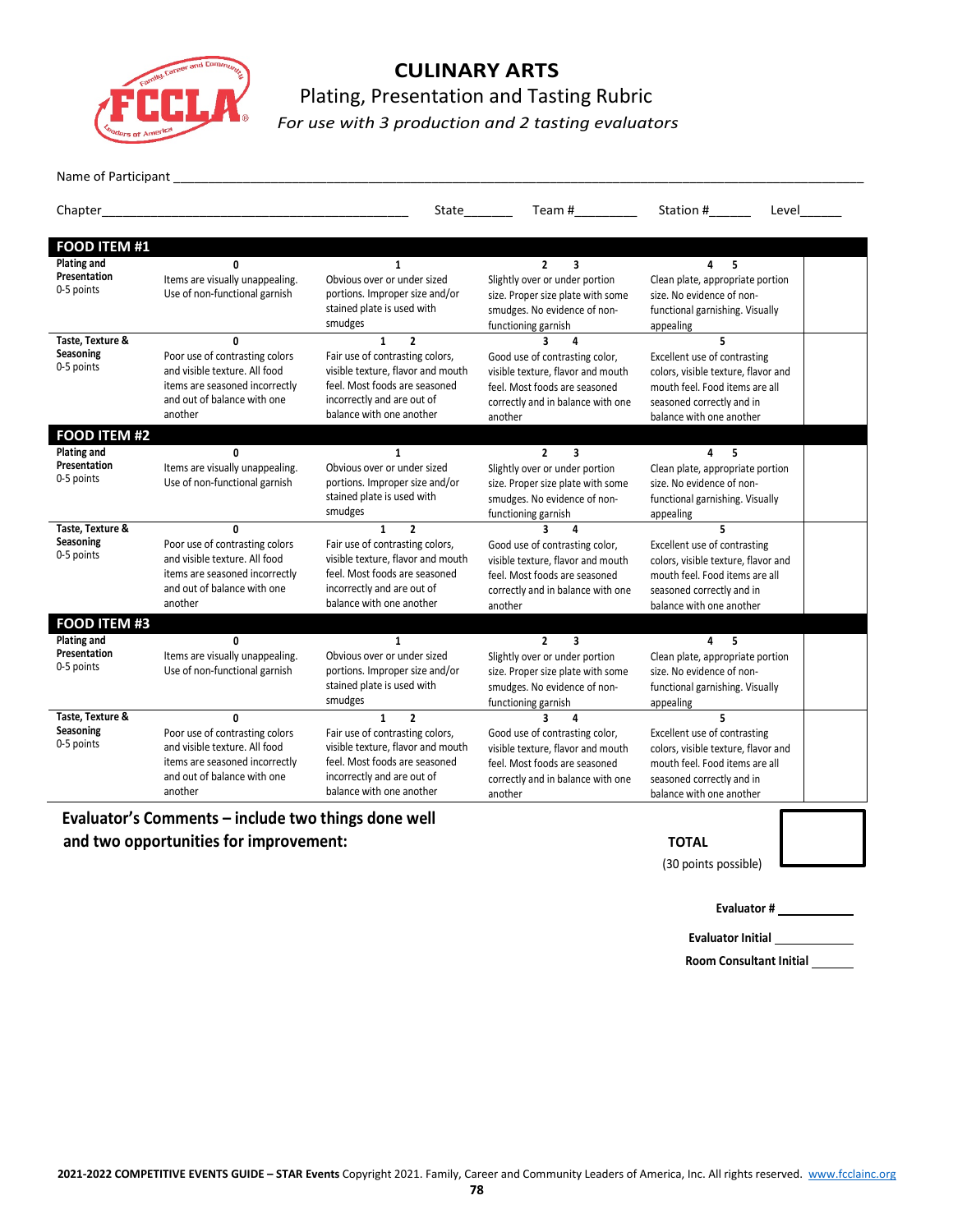

# **CULINARY ARTS**

# Time Management Plan

Name of Member State

| Time | Activity | <b>Food Item/Equipment Needed</b> |
|------|----------|-----------------------------------|
|      |          |                                   |
|      |          |                                   |
|      |          |                                   |
|      |          |                                   |
|      |          |                                   |
|      |          |                                   |
|      |          |                                   |
|      |          |                                   |
|      |          |                                   |
|      |          |                                   |
|      |          |                                   |
|      |          |                                   |
|      |          |                                   |
|      |          |                                   |
|      |          |                                   |
|      |          |                                   |
|      |          |                                   |
|      |          |                                   |
|      |          |                                   |
|      |          |                                   |
|      |          |                                   |
|      |          |                                   |